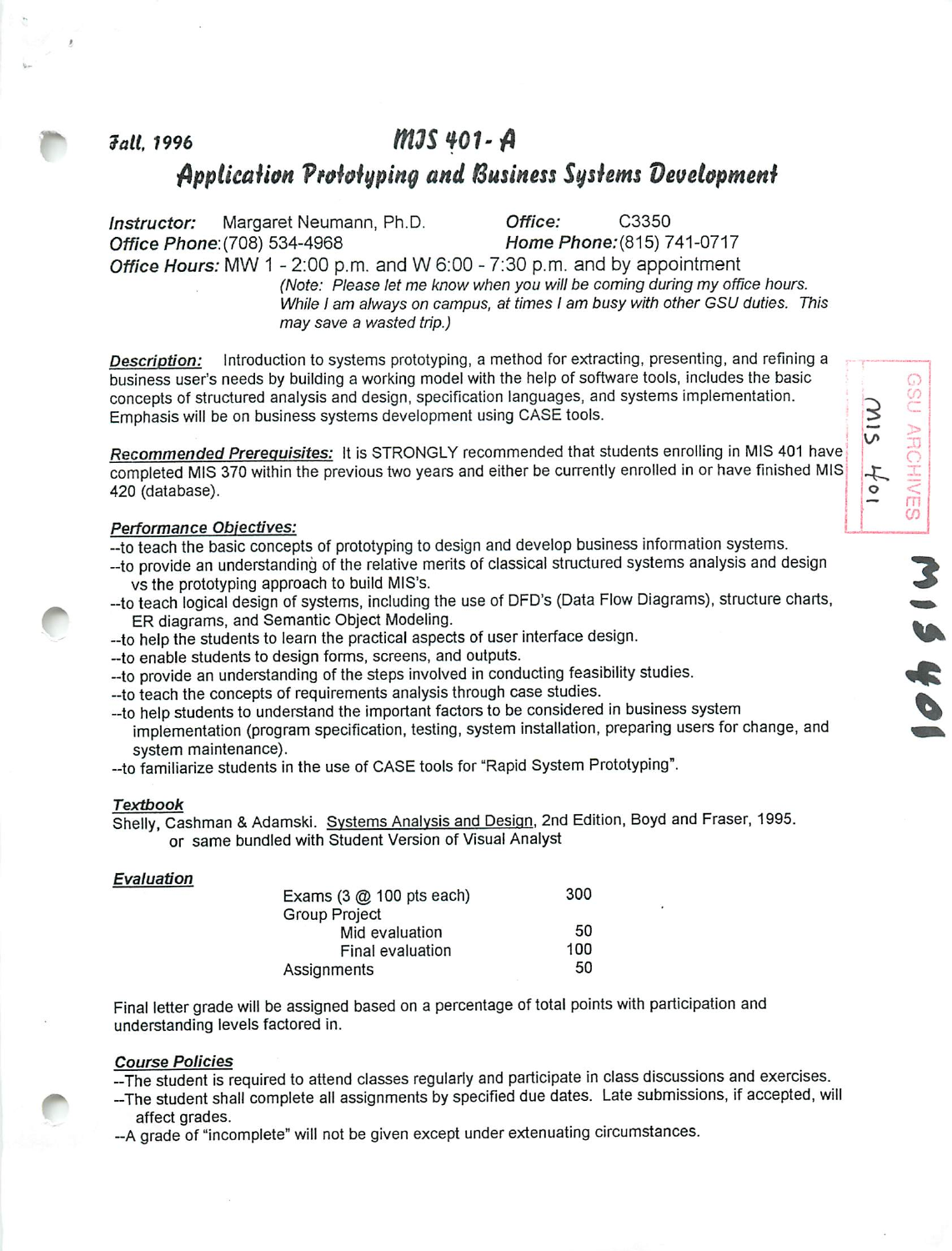#### *r Group Project:*

The purpose of the project is to give the student actual experience in the development of a computer-based implementation of systems analysis and design. Students shall choose a real-life *small* business system (if possible for real clients) with the approval of the instructor for the project. Student teams (consisting of 3 - 4 students, approved by the instructor) will work closely with the instructor in defining and developing the project.

Students shall use the project to reinforce and understand the implementation aspects of the various systems tools and methods studied in the course. The project should help each team to better understand the system users, business objectives, system capabilities, components, constraints, etc. The project shall include data analysis, process analysis and design, file and database design, input and output design, user interface design, etc.

All phases of the project shall be documented and maintained in a "Project Notebook". Visual Analystwill be used to develop data flow diagrams, data dictionaries, and other documentation.

Each student should allocate approximately 30 hours for the project. It is useful to manage the allocation of time by developing a time plan (project schedule). Each project shall be implemented using a 4GL (of the team and client's choice such as dBASE, Paradox, Access, etc.).

Each team will be asked to regularly make progress presentations to the class. Presentations should be approximately 15 minutes in length. A final presentation (of the completed project) will be made at the end of the semester. This presentation should require no more than 45 minutes.

Be prepared to assess the skills, both technical and interpersonal, of your team mates. Working in groups is a large percentage of what IS professionals so, so consider this practical experience for this aspects of your career.